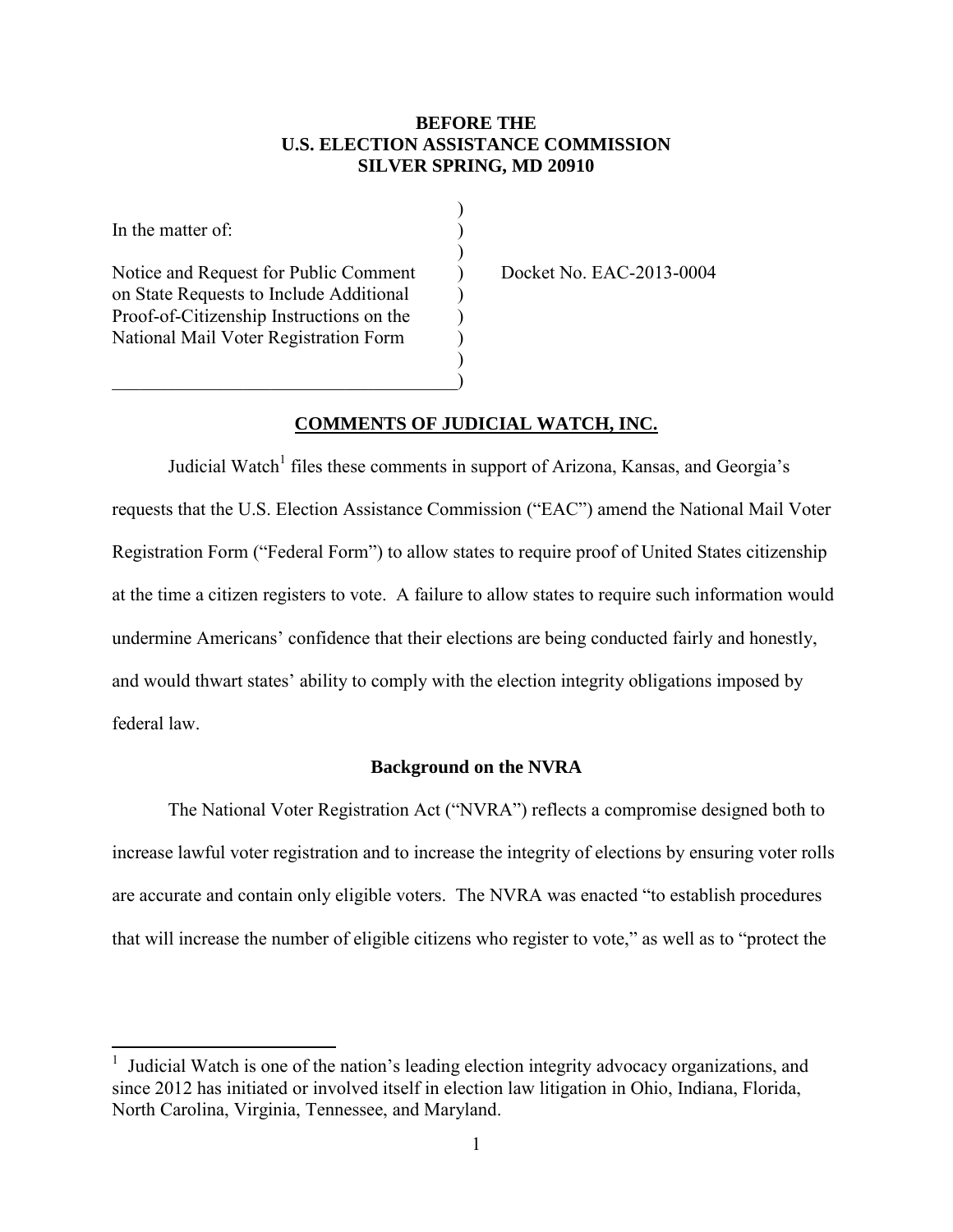integrity of the electoral process" and "ensure that accurate and current voter registration rolls are maintained." 42 U.S.C. § 1973gg(b)(1), (3)-(4).

 along with Section 7 of the NVRA, 42 U.S.C. § 1973gg-5, which requires states to allow citizens to register to vote at public assistance agencies. As a counterpart to these provisions, Section 8 requiring states to maintain accurate voter rolls by ensuring the rolls contain only the names of eligible voters. Section 8 therefore functions as a counterpart to Sections 6 and 7. The registration *and* the integrity of voter lists. As the Senate Report explains: To accomplish these goals, Section 6 of the NVRA, 42 U.S.C. § 1973gg-4, was passed to expand opportunities to register to vote by requiring states to allow citizens to register by mail, of the NVRA, 42 U.S.C. § 1973gg-6, was designed to increase the integrity of elections by provisions represent a carefully crafted compromise by the U.S. Congress to increase both voter

 with the need to maintain the integrity of the election process by updating the An important goal of this bill, to open the registration process, must be balanced voting rolls on a continual basis. The maintenance of accurate and up-to-date voter registration lists is the hallmark of a national system seeking to prevent voter fraud  $2$ 

Congress intended for states to comply fully with all provisions of the NVRA.

 $\overline{a}$ 

# **Failure to Amend the Federal Form Will Undermine Voter Confidence**

If states cannot ensure that only eligible citizens are registered to vote in federal elections, citizen confidence that elections are being conducted lawfully will be undermined. The purpose of NVRA Section 8, in addition to preventing voter fraud and election fraud, is to protect citizens' *confidence* that elections are being conducted fairly and honestly. As the U.S. Supreme Court has stated, ensuring that elections are legitimate with verifiable results has an

<sup>&</sup>lt;sup>2</sup> S. Rep. 103-6 at 17-18, 103<sup>rd</sup> Cong., 1<sup>st</sup> Sess., reprinted in *Implementing the National Voter Registration Act of 1993: Requirements, Issues, Approaches, and Examples*, Appendix C, Senate Committee Report on the Act, p. C-10, Federal Election Commission, January 1, 1994, available at http://www.eac.gov/national\_voter\_registration\_act/related\_documents.aspx.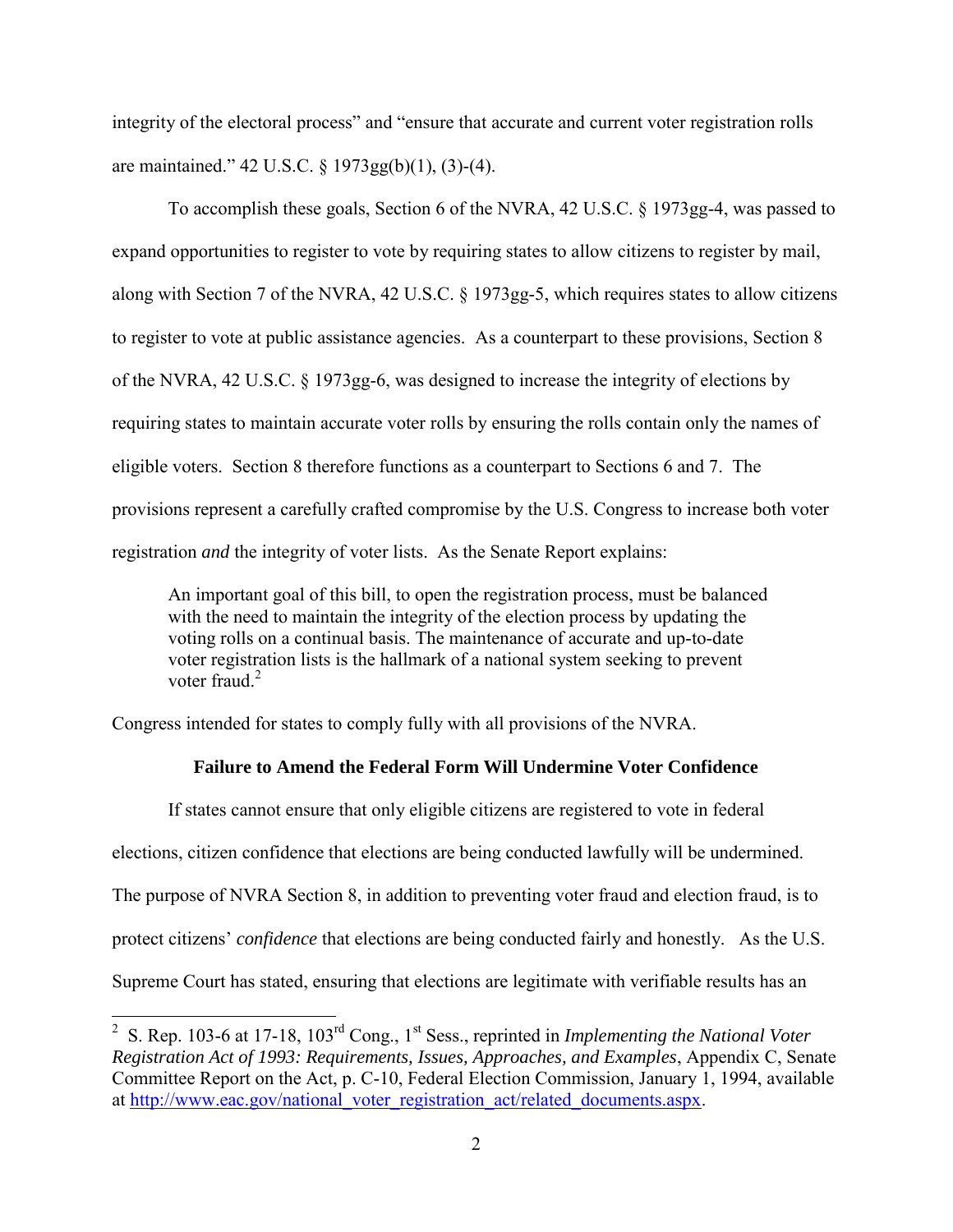independent value. Crawford v. Marion County Election Bd., 553 U.S. 181, 197 (2008) independent value. *Crawford v. Marion County Election Bd.*, 553 U.S. 181, 197 (2008) ("[P]ublic confidence in the integrity of the electoral process has independent significance, because it encourages citizen participation in the democratic process. As the Carter-Baker Report observed, the 'electoral system cannot inspire public confidence if no safeguards exist to deter or detect fraud or to confirm the identity of voters.'"); *Purcell v. Gonzalez*, 549 U.S. 1, 4 (2006) ("Confidence in the integrity of our electoral processes is essential to the functioning of our participatory democracy. . . Voters who fear their legitimate votes will be outweighed by fraudulent ones will feel disenfranchised.").

 There are good reasons to believe that the public needs to be reassured on this point. In reported that only 39% of Americans believe elections are fair.<sup>3</sup> In 2012, a Monmouth problem.<sup>4</sup> In 2008, when a Gallup poll asked respondents around the world whether they had poll after poll, for some time now, large segments of the American populace have expressed their dismay with various aspects of our electoral system. A Rasmussen poll from August of 2013 University poll reported that more than two-thirds of registered voters thought voter fraud was a "confidence in the honesty of elections," 53% of Americans said that they did not.<sup>5</sup>

These polls reveal a startling lack of faith in our electoral system. With respect to the issue of whether non-citizens are able to cast ballots, there is, moreover, support for the public's concern. To cite only two recent examples, Ohio Secretary State Jon Husted was able to confirm

 $\overline{\phantom{a}}$ 

 3 Rasmussen Reports, *New Low: 39% Think U.S. Elections Are Fair*, August 16, 2013, general politics/august 2013/new low 39 think u s elections are fair. Rasmussen Reports, available at http://www.rasmussenreports.com/public\_content/politics/

 general\_politics/august\_2013/new\_low\_39\_think\_u\_s\_elections\_are\_fair. 4 Politico, *Poll: 36% say voter fraud major issue*, Kevin Robillard, October 26, 2012, available at http://www.politico.com/news/stories/1012/82936.html.

 5 Gallup, *Worldwide, Views Diverge About Honesty of Elections*, Magali Rheault and Brett Pelham, November 3, 2008, available at http://www.gallup.com/poll/111691/worldwide-viewsdiverge-about-honesty-elections.aspx.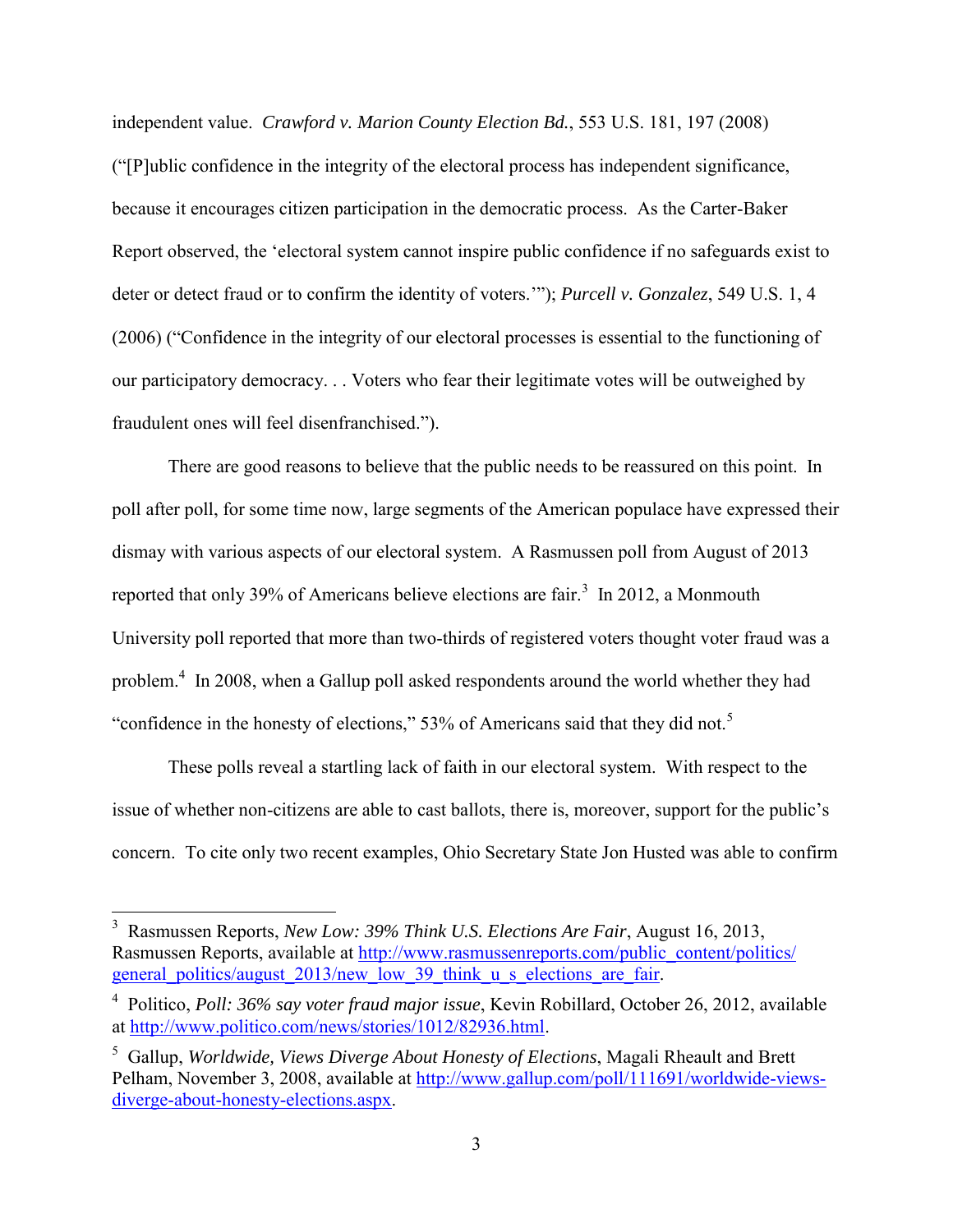registered in the city, with at least 7 voting.<sup>7</sup> These discoveries will naturally lead the public to observed, even a small amount of fraud can have a pernicious effect on the electoral system: that at least 17 non-citizens voted in Ohio in the 2012 presidential election.<sup>6</sup> and a 2012 Philadelphia City Commissioner report on voter fraud confirmed that 19 non-citizens were wonder how much broader this law-breaking is. But in any event, as the Carter-Baker Report

contributes to low confidence in the system. $8$ While the Commission is divided on the magnitude of voter fraud – with some believing the problem is widespread and others believing that it is minor – there is no doubt that it occurs. *The problem, however, is not the magnitude of the fraud*. In close or disputed elections, and there are many, a small amount of fraud could make the margin of difference. And second, the perception of possible fraud

 To prevent these harms to the electoral system and the public's confidence in it, the EAC should grant the states' requests. This step is necessary not only to safeguard close elections from noncitizen voter fraud, but to prevent these documented cases of illegal voting from causing lawful voters to turn away from future participation in American democracy.

 $\overline{\phantom{a}}$ 

 6 Fox News, *Non-citizens caught voting in 2012 presidential election in key swing state*, Eric Shawn, December 18, 2013, available at http://www.foxnews.com/politics/2013/12/18/noncitizens-caught-voting-in-2012-presidential-election-in-key-swing-state/.

 $7$  Report of City Commissioner Al Schmidt, "Voting Irregularities in Philadelphia County, 2012 Primary Election," July 2012, p. 18 ("In 2012 alone, the Philadelphia Voter Registration office has already cancelled the registrations of 19, illegally-registered voters in Philadelphia County who are not U.S. Citizens. Of the 19 illegally-registered voters, 7 have voted in at least one election over the past 10 years, as recently as the 2012 Primary.").

 <sup>8</sup>*See* Report of The Commission on Federal Election Reform, Jimmy Carter and James A. http://www1.american.edu/ia/cfer/report/full\_report.pdf.<br>4 Baker, III (Co-Chairs), "Building Confidence in U.S. Elections," American University's Center for Democracy and Election Management, p. 18 (September 2005) (italics added), available at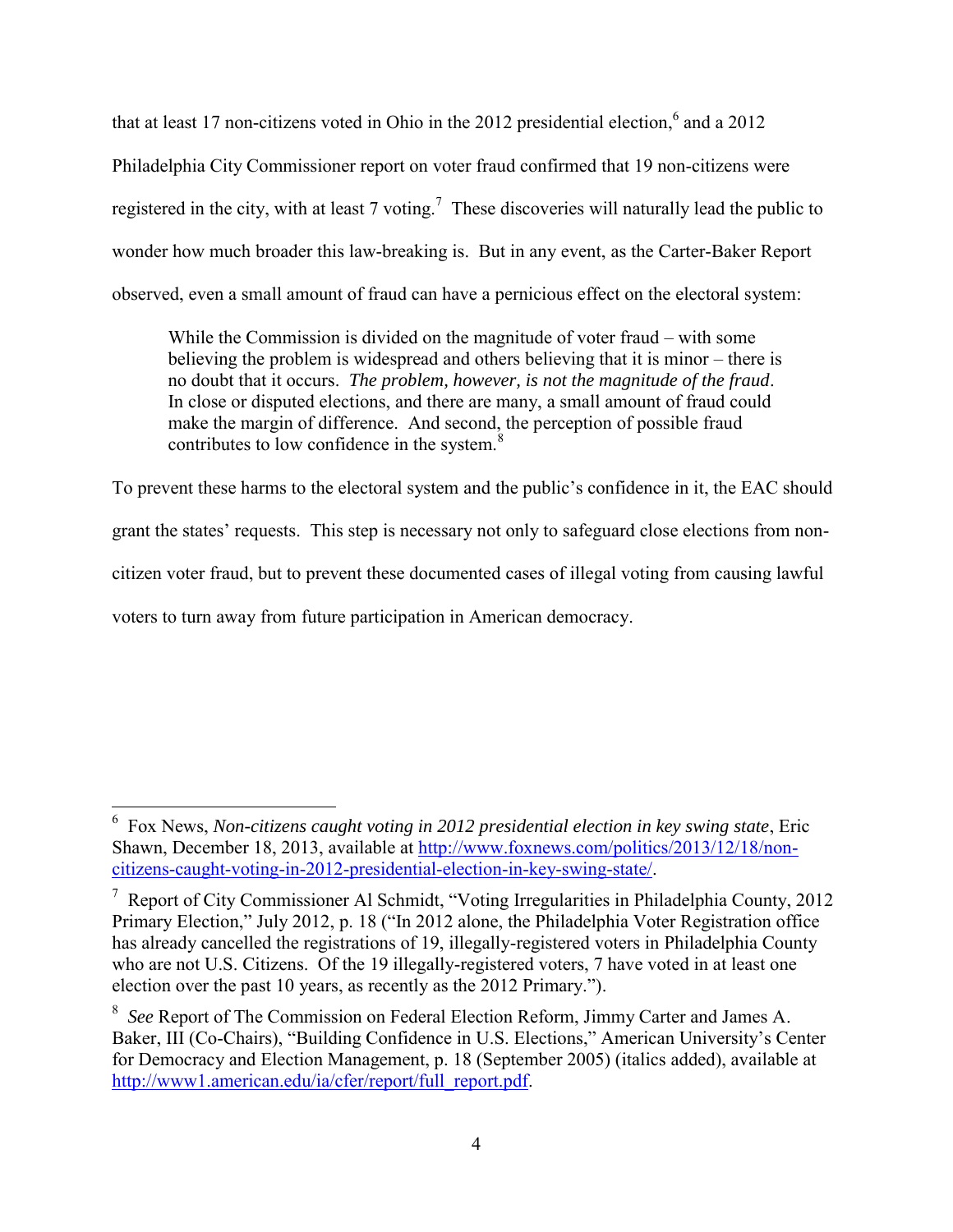#### **Failure to Amend the Federal Form Will Thwart State NVRA Compliance**

 will be frustrated in their efforts to comply with Section 8 of the NVRA. Many states have already been struggling to do so. Indeed, the routine failure of certain states to comply with their voter list accuracy obligations – and the resulting poor condition of many state voter rolls – is have active registrations in more than one state."<sup>9</sup> That same report observed that "24 million – active voters." *Id*.<sup>10</sup> Non-citizen voter registration fraud is a contributor to this problem. If the EAC refuses the requests of Arizona, Kansas, and Georgia, these and other states quickly becoming a national, nonpartisan issue. For example, the Pew Research Center on the States released an astonishing report in 2012 noting that "[a]pproximately 2.75 million people one of every eight – active voter registrations in the United States are no longer valid or are significantly inaccurate," and that "[m]ore than 1.8 million deceased individuals are listed as

federal elections: Under Section 8 of the NVRA, states are under a federal obligation to ensure non-citizens neither register nor vote. In 2012, a federal district court found that Section 8's broad language mandating accurate voter rolls *requires* states to ensure non-citizens are not registered to vote in

 blocking a noncitizen from registering in the first place. And if a state finds it has Both sides agree that a state can remove an improperly registered noncitizen. . . For noncitizens, the state's duty is to maintain an accurate voting list. *See, e.g.*, 42 U.S.C. § 1973gg-6(b). A state can and should do that on the front end,

 $\overline{\phantom{a}}$ 

<sup>&</sup>lt;sup>9</sup> "Inaccurate, Costly, and Inefficient: Evidence That America's Voter Registration System Needs an Upgrade," PEW RESEARCH CENTER ON THE STATES, Feb. 14, 2012, at 1, available at http://www.pewtrusts.org/uploadedFiles/wwwpewtrustsorg/Reports/Election\_reform/Pew\_Upgra ding Voter Registration.pdf.

<sup>&</sup>lt;sup>10</sup> See also Jonathan Brater, "Presidential Voting Commission Can Modernize Elections: Testimony to the Presidential Commission on Election Administration," THE BRENNAN CENTER, Sept. 4, 2013 ("A system in which 1 in 8 records has serious errors raises the prospect of fraud and manipulation."), available at http://www.brennancenter.org/analysis/testimony-presidentialvoting-commission-can-modernize-elections.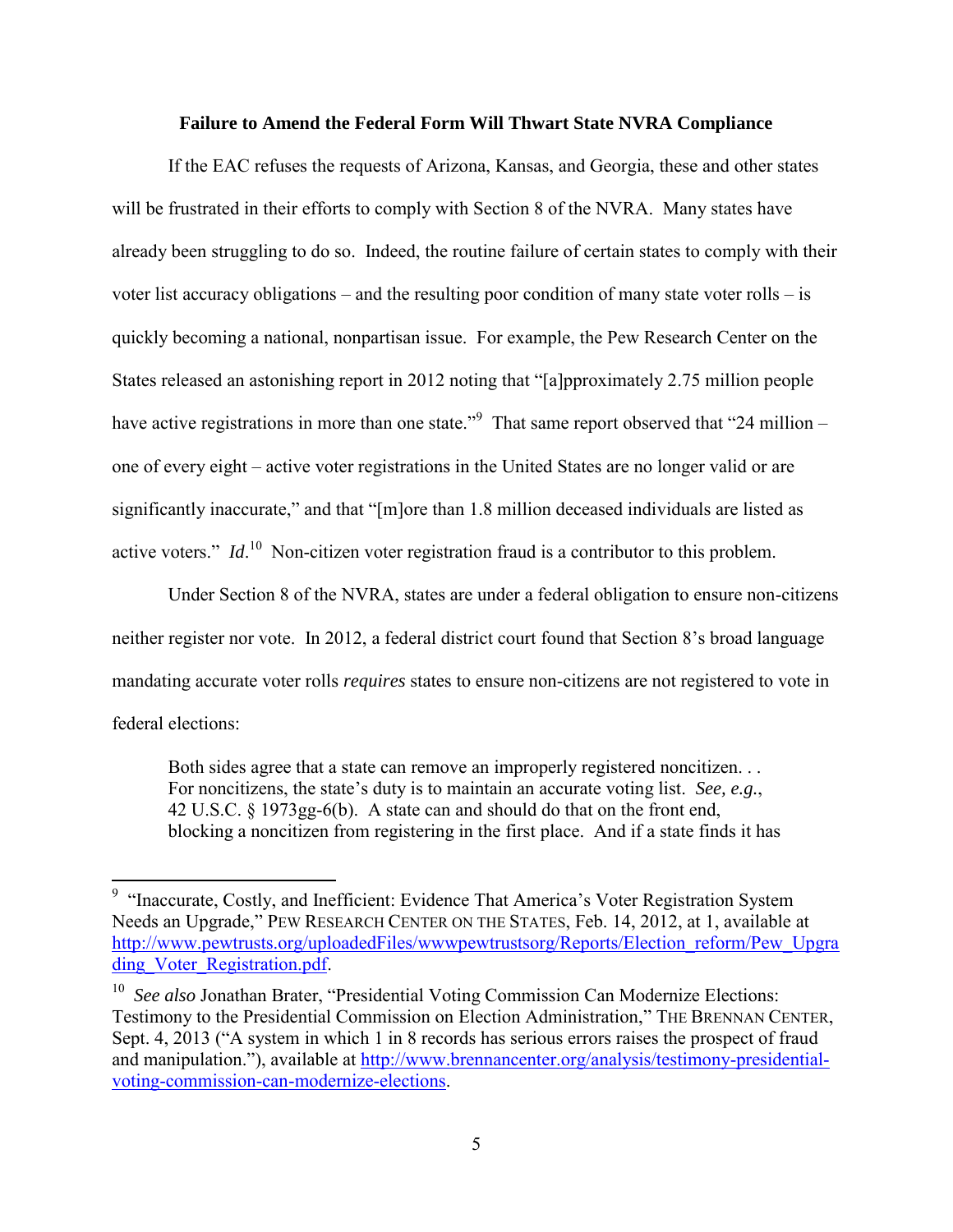made an error – or a number of errors – and wishes to correct the problem, it should do so well in advance [of a federal election].

 Arizona, Kansas, and Georgia now seek to comply with. *United States v. Florida*, 870 F. Supp. 2d 1346, 1351 (N.D. Fla. 2012). It is this obligation that

 States' federal obligation to keep non-citizens off the voter rolls is one of the key purposes of the NVRA. The EAC would be thwarting states' compliance with this federal law if it refuses the requests of Arizona, Kansas, and Georgia, potentially exposing those states to  liability and litigation. *See Judicial Watch v. King*, 2012 U.S. Dist. Lexis 174360 (S.D. Ind., Dec. 10, 2012).

### **Conclusion**

For all the foregoing reasons, Judicial Watch respectfully asks that the  $EAC<sup>11</sup>$  grant the

requests of Arizona, Kansas, and Georgia and allow states to require proof of citizenship when a new voter registers to vote.

Dated: January 3, 2014

l

Respectfully submitted,

 *s/ Robert D. Popper* Robert D. Popper

 Chris Fedeli *s/ Chris Fedeli* 

## **JUDICIAL WATCH, INC.**

 Email: rpopper@judicialwatch.org 425 Third Street S.W., Ste. 800 Washington, DC 20024 Tel: (202) 646-5172 Fax: (202) 646-5199 cfedeli@judicialwatch.org

 $11$  Judicial Watch notes that only a quorum of EAC Commissioners can refuse the states' approval of at least three of its members."). Because there is no quorum of Commissioners, the requests. An Acting Director lacks authority to take official regulatory action for the Commission. *See* 42 U.S.C. § 15328 (action by the EAC can be authorized "only with the EAC cannot reject the states' request.